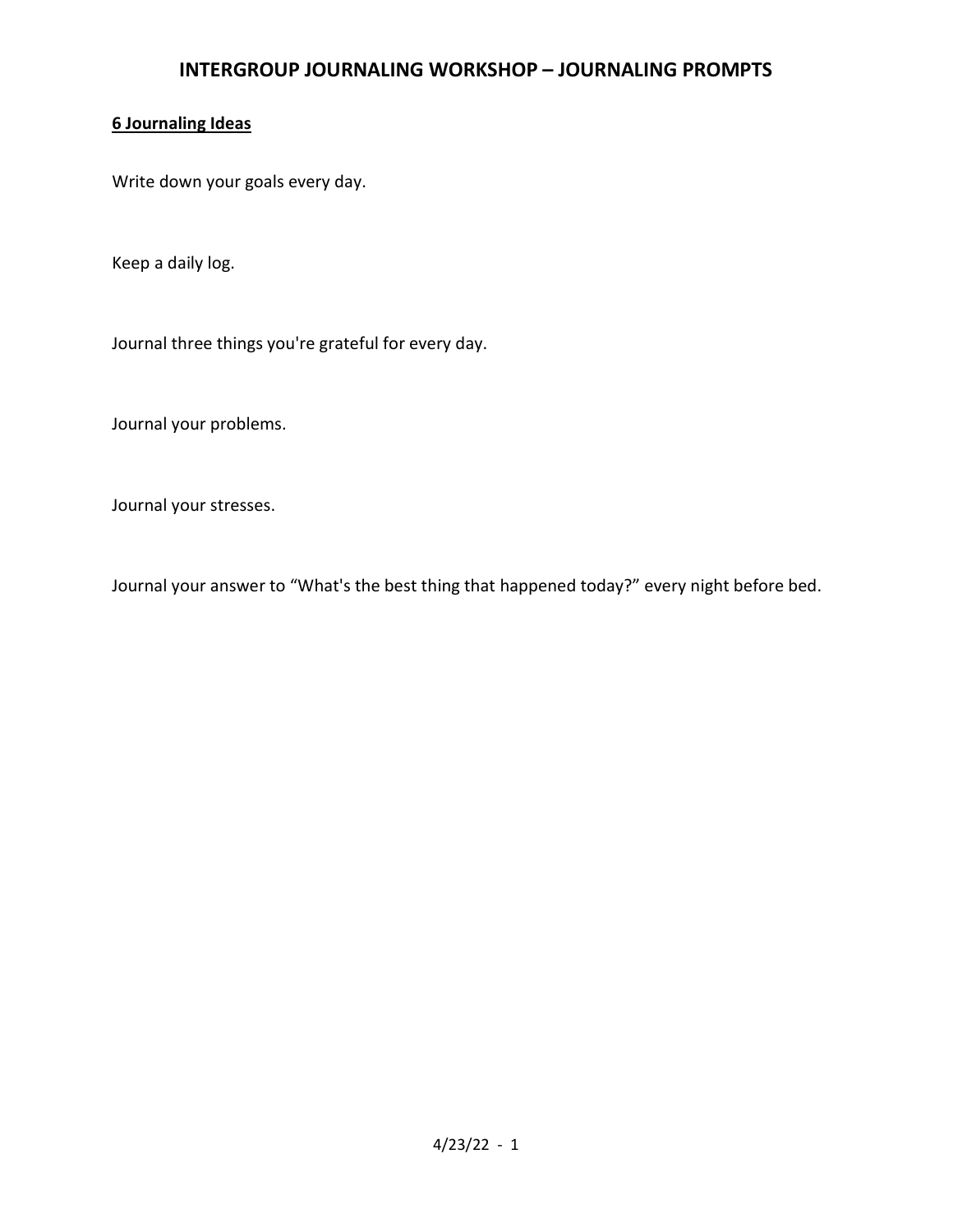# 10 Things to Write About in Your Journal

The Day-to-Day Happenings of your Life.

Thoughts and Feelings.

Quotes Journal.

Things you Need to Get Done. Bullet Journal Task List. I love being organized! ...

Your Hopes and Dreams / Vision Board. Vision Board....

A Gratitude Log.

Reasons to be Proud of Yourself.

Travel Journal.

Plan Out Projects.

Review Your Progress.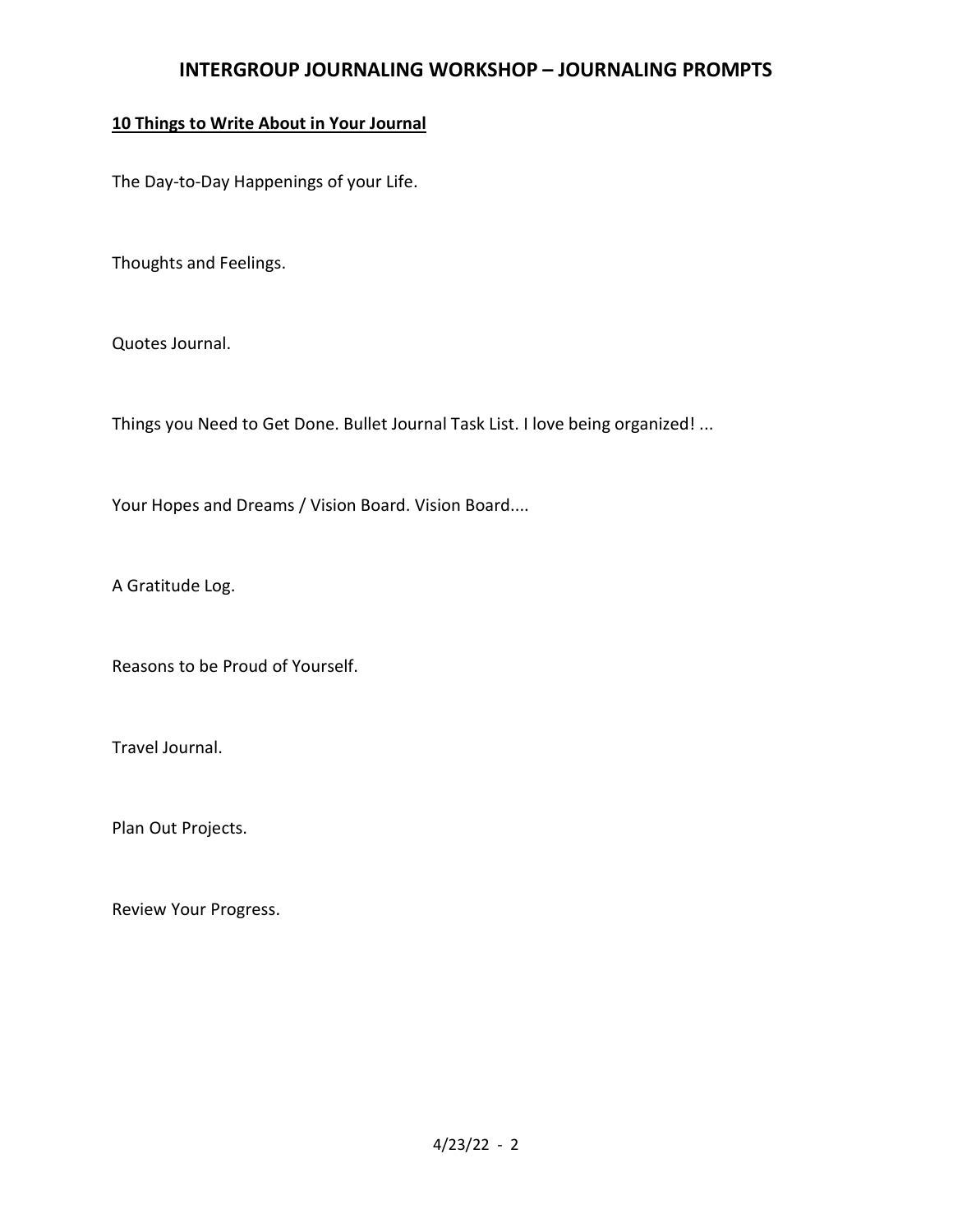#### SIMPLE JOURNAL PROMPTS

What are your plans for this weekend? Write 5 affirmations for when you are feeling low. What is the best book you have read recently? How have you grown this year? What are the most important life lessons you have learned? Have trouble sleeping? What's keeping you up? What is the last dream you remember? Name the three biggest priorities in your life right now. What are your biggest fears? Do you have a fear that is stopping you from achieving your goals? Name three challenges…. and three ways to overcome them. Write down your ultimate way to relax. What would you do if you were granted three wishes? How about if you were given five wishes? Name three bad habits you would like to change. What was the last show you went to? Do you have a secret talent you are hiding? Add some more items to your bucket list…if you don't have a bucket list, start one. What is your biggest regret? Think about someone you really love. Write about the person that came to mind. List the best 10 moments of your life so far.

 $4/23/22 - 3$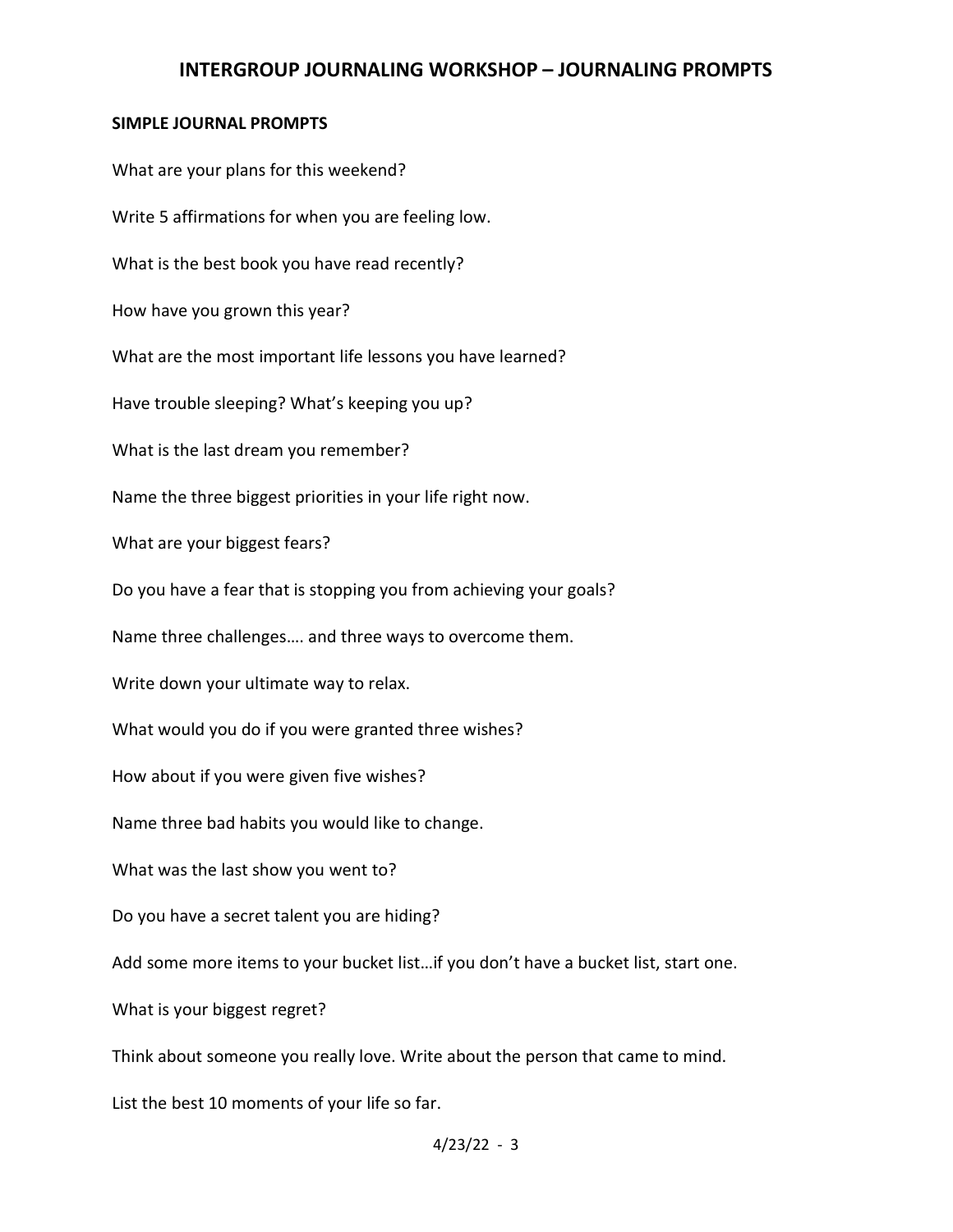#### GRATITUDE JOURNAL PROMPTS

What 5 things are you grateful for this week?

Name the one thing you are most grateful for in your life at this moment.

Write about 5 amazing childhood memories you are grateful for.

Which people in your life are you most grateful for.

Write about something that made you smile today.

When were you last surprised?

What is the most exhilarating thing that has happened to you this year?

Name a challenge you have overcome and how it helped you to grow.

How can you show gratitude more?

What are 3 things that have happened to you which were difficult, but you are now grateful for

the experience?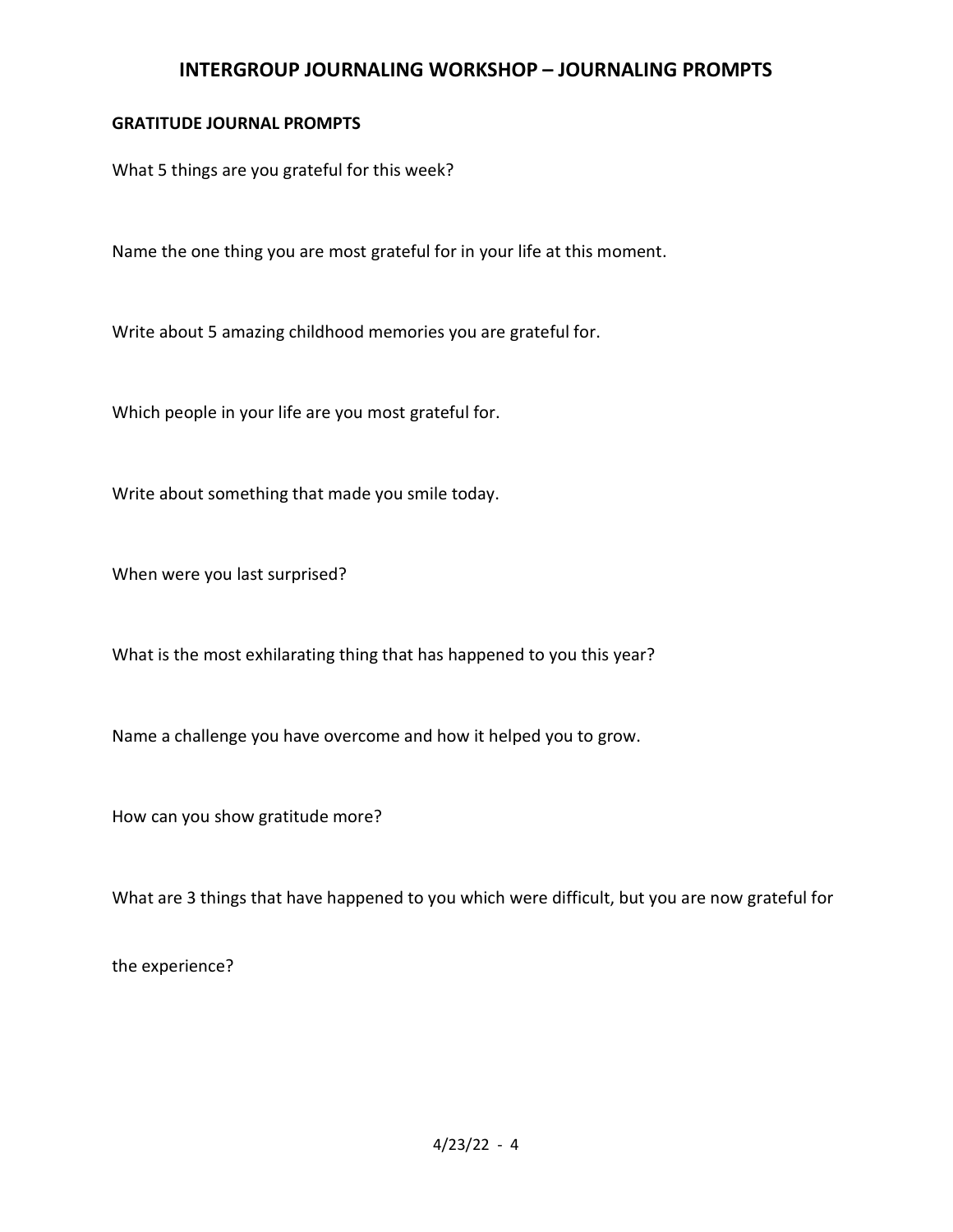#### GOAL AND ASPIRATIONS PROMPTS

What are your top 10 goals?

Write down actionable steps to help you reach a goal.

What is your 1-year goal?

What is your 5-year goal?

What is your 10-year goal?

If you could start life again, would you? What would you change?

Who is someone that inspires you and why?

Is there a hobby you would like to start?

Name a skill you would love to learn.

What kind of person do you aspire to be?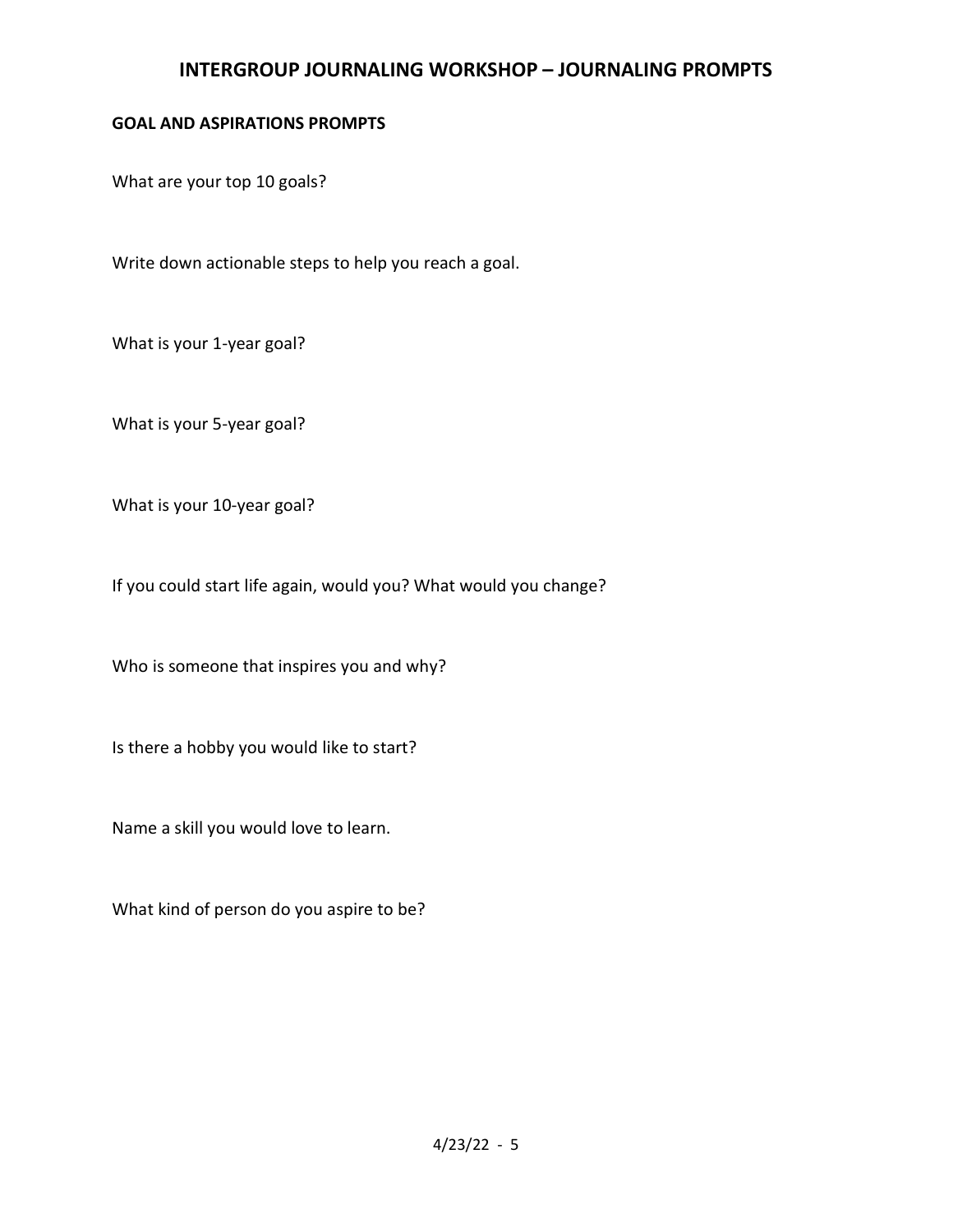# JOURNAL PROMPTS FOR MEMORIES

What is your favorite childhood memory?

Write about the first memory you have.

Describe your childhood.

Do you have an embarrassing moment that still makes you cringe?

Which was your best birthday ever and why?

What was a hobby you loved as a kid?

Write about your favorite memory with your parents.

What was your favorite toy?

What is your best memory with some of the special people in your life?

What is a memory that always makes you smile?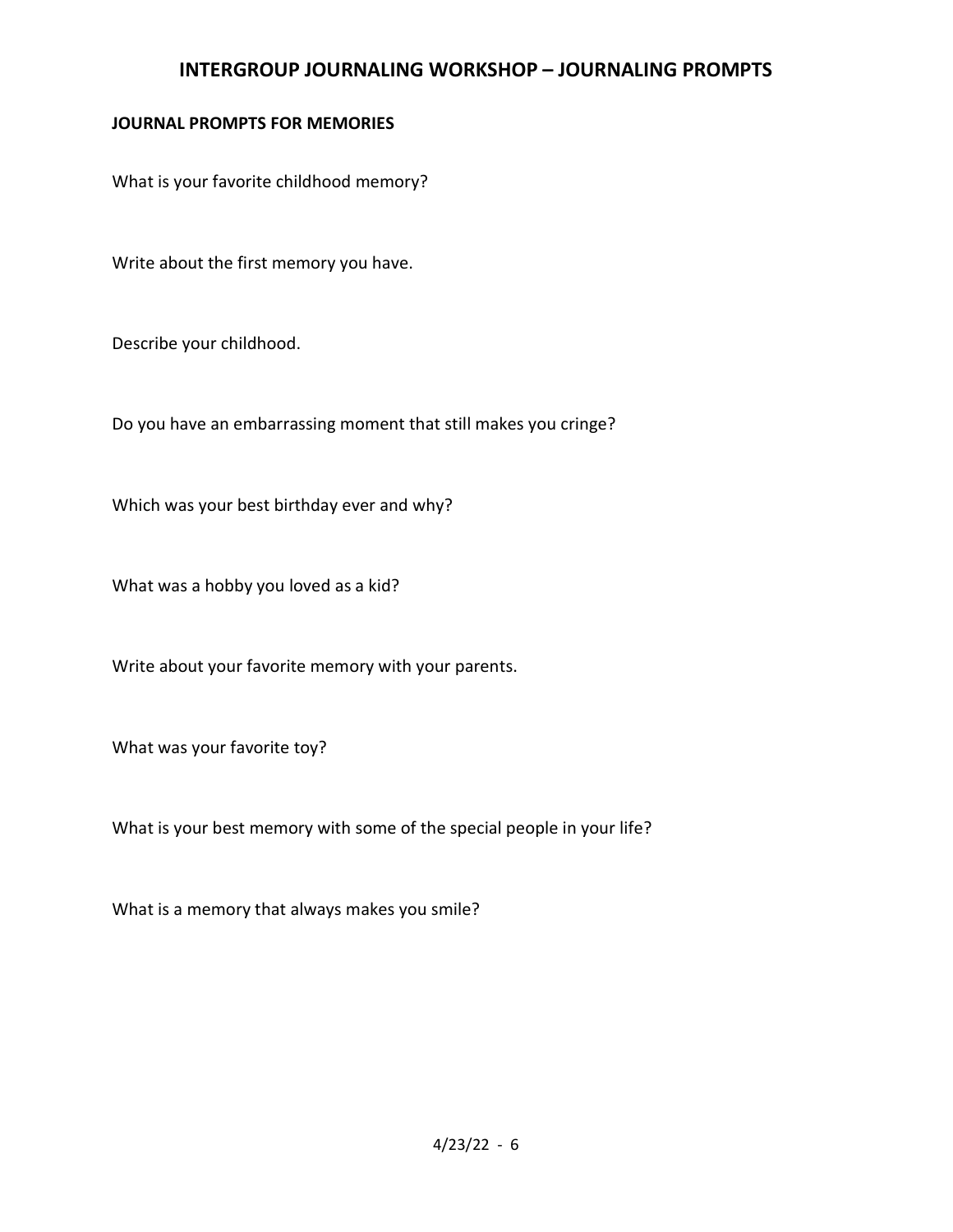#### TRAVEL PROMPTS

Where is the place you would like to visit the most?

What has been your best trip so far?

Who is the person you would like to travel with the most and why?

If you could go back in time, where would you go?

Describe your dream vacation.

Write about a road trip you would love to take.

How does seeing somewhere new make you feel?

What is a food you would love to try from a different country?

What is the worst vacation you have ever had?

Name 10 places you would love to see.